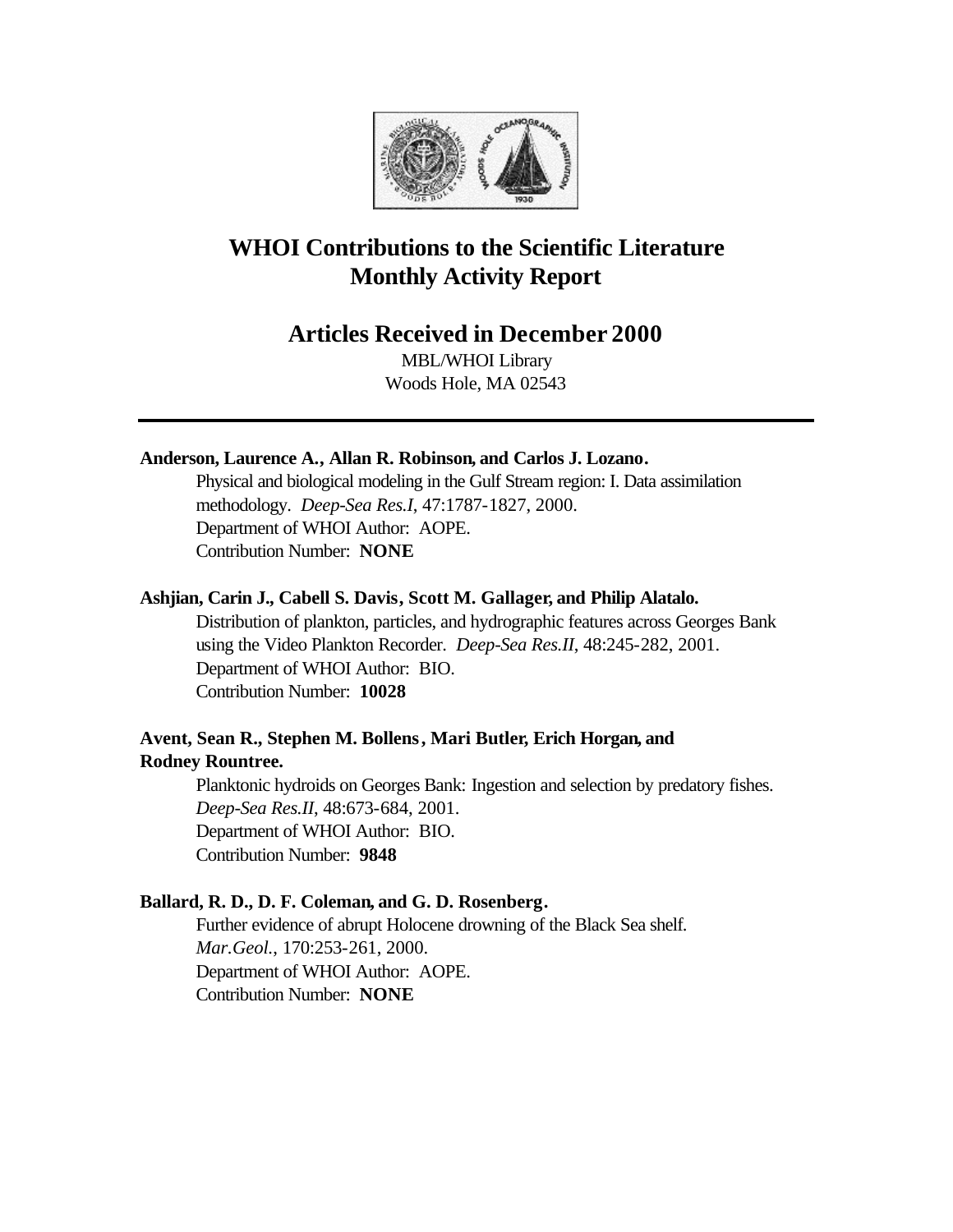# **Ballard, R. D., A. M. McCann, D. Yoerger, L. Whitcomb, D. Mindell, J. Oleson, H. Singh, B. Foley, J. Adams, D. Piechota, and C. Giangrande.**

The discovery of ancient history in the deep sea using advanced deep submergence technology. *Deep-Sea Res.I*, 47:1591-1620, 2000. Department of WHOI Author: AOPE. Contribution Number: **NONE**

#### **Bard, Shannon Mala.**

Multixenobiotic resistance as a cellular defense mechanism in aquatic organisms. *Aquat.Toxicol.*, 48:357-389, 2000. Department of WHOI Author: BIO. Contribution Number: **9969**

# **Berggren, W. A., M.-P. Aubry, M. van Fossen, D. V. Kent, R. D. Norris, and F. Quillevere.**

Integrated Paleocene calcareous plankton magnetobiochronology and stable isotope stratigraphy: DSDP Site 384 (NW Atlantic Ocean). *Paleogeogr.Paleoclimatol.Paleoecol.*, 159:1-51, 2000. Department of WHOI Author: GEOL. Contribution Number: **9998**

# **Blusztajn, J., S. R. Hart, and G. Ravizza.**

Platinum-group elements and Os isotopic characteristics of the lower oceanic crust. *Chem.Geol.*, 158:113-122, 2000. Department of WHOI Author: GEOL. Contribution Number: **NONE**

# **Bollens, Stephen M., Erich Horgan, Stephanie Concelman, Laurence P. Madin, Scott M. Gallager, and Mari Butler.**

Planktonic hydroids on Georges Bank: Effects of mixing and food supply on feeding and growth. *Deep-Sea Res.II*, 8:659-672, 2000. Department of WHOI Author: BIO. Contribution Number: **9847**

### **Broerse, A. T. C., P. Ziveri, and S. Honjo.**

Coccolithophore (-CaCO3) flux in the Sea of Okhotsk: seasonality, settling and alteration processes. *Mar.Micropaleontol.*, 39:179-200, 2000. Department of WHOI Author: GEOL. Contribution Number: **NONE**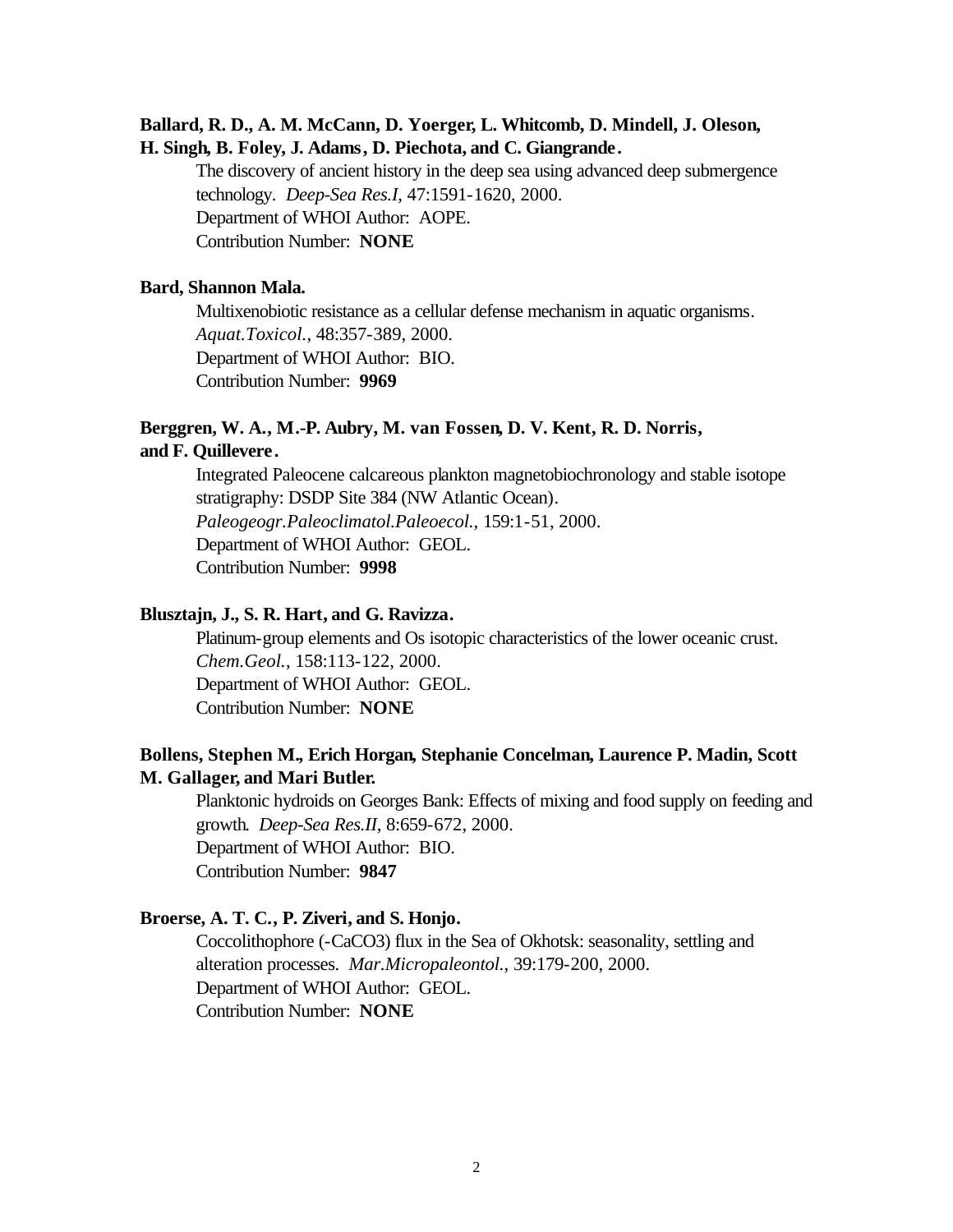### **Broerse, Alexandra T. C., Patrizia Ziveri, Jan E. van Hinte, and Susumu Honjo.**

Coccolithophore export production, species composition, and coccolith-CaCo3 fluxes in the NE Atlantic (34ºN 21ºW and 48ºN 21ºW). *Deep-Sea Res.II*, 47:1877-1905, 2000. Department of WHOI Author: GEOL. Contribution Number: **NONE**

#### **Bucklin, Ann, Maria Guarnieri, Dennis J. McGillicuddy, and R. Sean Hill.**

Spring evolution of *Pseudocalanus* spp. abundance on Georges Bank based on molecular discrimination of *P. moultoni* and *P. newmani*. *Deep-Sea Res.II*, 48:589-608, 2001. Department of WHOI Author: AOPE. Contribution Number: **10053**

# **Buesseler, Ken O., Deborah K. Steinberg, Anthony F. Michaels, Rodney J. Johnson, John E. Andrews, James R. Valdes, and James F. Price.**

A comparison of the quantity and composition of material caught in a neutrally buoyant versus surface-tethered sediment trap. *Deep-Sea Res.I*, 47:277-294, 2000. Department of WHOI Author: MCG. PO. Contribution Number: **9889**

# **Caron, David A., Mark R. Dennett, Daracy J. Lonsdale, Dawn M. Moran, and Ludmilla Shalapyonak.**

Microzooplankton herbivory in the Ross Sea, Antarctica. *Deep Sea Res.II*, 47:3249-3272, 2000. Department of WHOI Author: BIO. Contribution Number: **10278**

#### **Caswell, Hal.**

No inconsistencies in sensitivity analysis. *Trends Ecol.Evol.*, 15(5):204, 2000. Department of WHOI Author: BIO. Contribution Number: **NONE**

### **Celander, Malin C., Michael J. Moore , and John J. Stegeman.**

Cellular localization of CYP3A proteins in various tissues from pilot whale (*Globicephala melas*). *Environ.Toxicol.Pharmacol.*, 8:245-253, 2000. Department of WHOI Author: BIO. Contribution Number: **9605**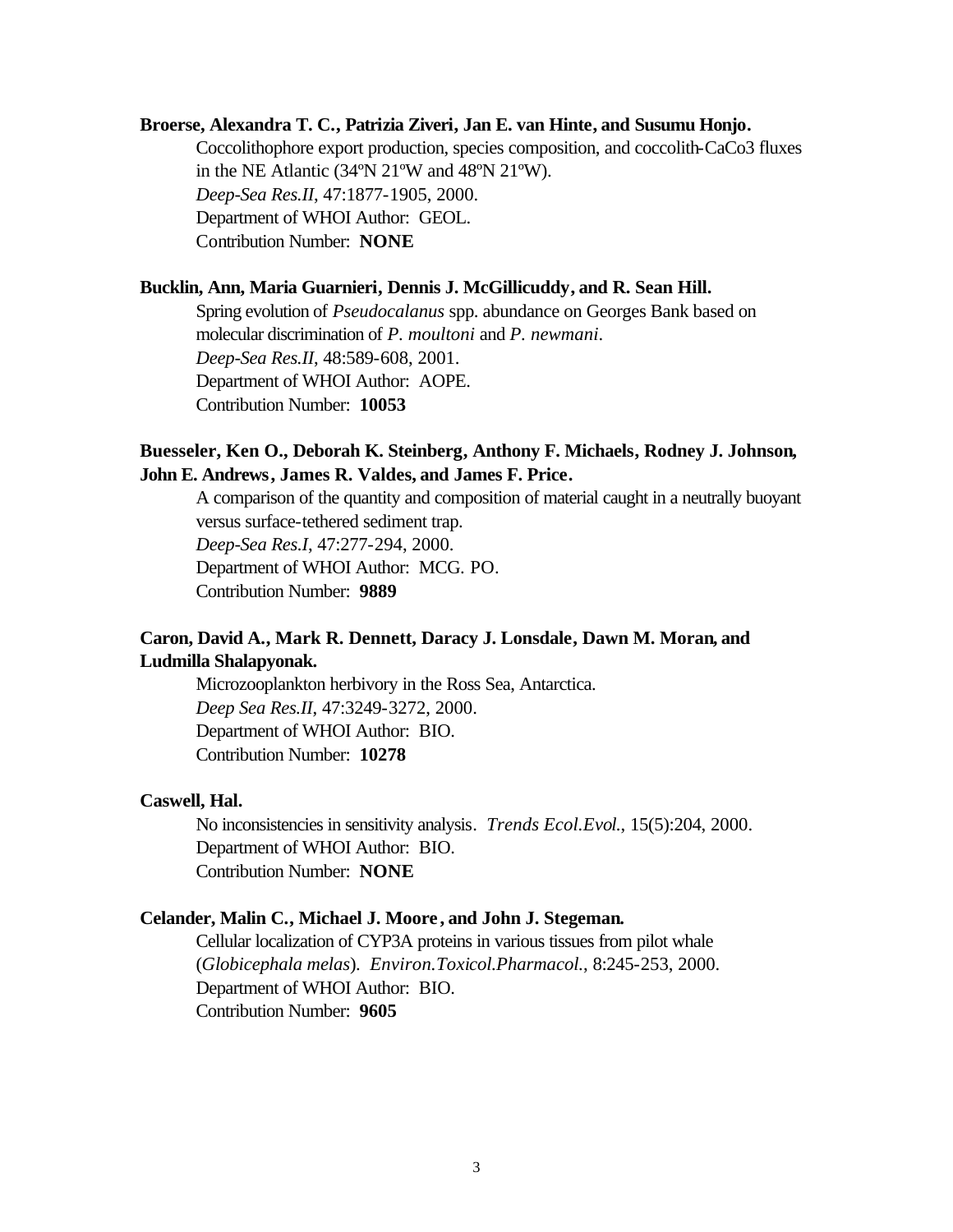#### **Chen, Changsheng, Robert Beardsley, and Peter J. S. Franks.**

A 3-D prognostic numerical model study of the Georges Bank ecosystem. Part I: physical model. *Deep-Sea Res.II*, 48:219-456, 2001. Department of WHOI Author: PO. Contribution Number: **NONE**

### **Cochran, J. K., K. O. Buesseler, M. P. Bacon, H. W. Wang, D. J. Hirschberg,**

### **L. Ball, J. Andrews, G. Crossin, and A. Fleer.**

Short-lived thorium isotopes  $(^{234}Th, ^{228}Th)$  as indicators of POC export and particle cycling in the Ross Sea, Southern Ocean. *Deep-Sea Res.II*, 47:3451-3490, 2000. Department of WHOI Author: MCG. Contribution Number: **10252**

# **Collier, Robert, Jack Dymond, Susumu Honjo, Steven Manganini, Roger Francois, and Robert Dunbar.**

The vertical flux of biogenic and lithogenic material in the Ross Sea: Moored sediment trap observations 1996-1998. *Deep-Sea Res.II*, 47:3491-3520, 2000. Department of WHOI Author: GEOL. MCG. Contribution Number: **NONE**

# **Concelman, Stephanie, Stephen M. Bollens, Barbara K. Sullivan,**

# **Laurence P. Madin, Erich Horgan, Mari Butler, and Donna van Keuren.**

Distribution, abundance and benthic-pelagic coupling of suspended hydroids on Georges Bank. *Deep-Sea. Res.II*, 48:645-658, 2001. Department of WHOI Author: BIO. Contribution Number: **10323**

# **Currie, L. A., J. D. Kessler, J. V. Marolf, A. P. McNichol, D. R. Stuart,**

#### **J. C. Donoghue, D. J. Donahue, G. S. Burr, and D. Biddulph.**

Low-level (submicromole) environmental  $^{14}$ C metrology. *Nucl.Instrum.Meth.Phys.Res.B*, 172:440-448, 2000. Department of WHOI Author: GEOL. Contribution Number: **10108**

# **Dai, M. H., K. O. Buesseler, J. M. Kelley, J. E. Andrews, S. Pike, and J. F. Wacker.** Size-fractionated plutonium isotopes in a coastal environment. *J.Environ.Radioact.*, 53:9-25, 2001. Department of WHOI Author: MCG. Contribution Number: **9976**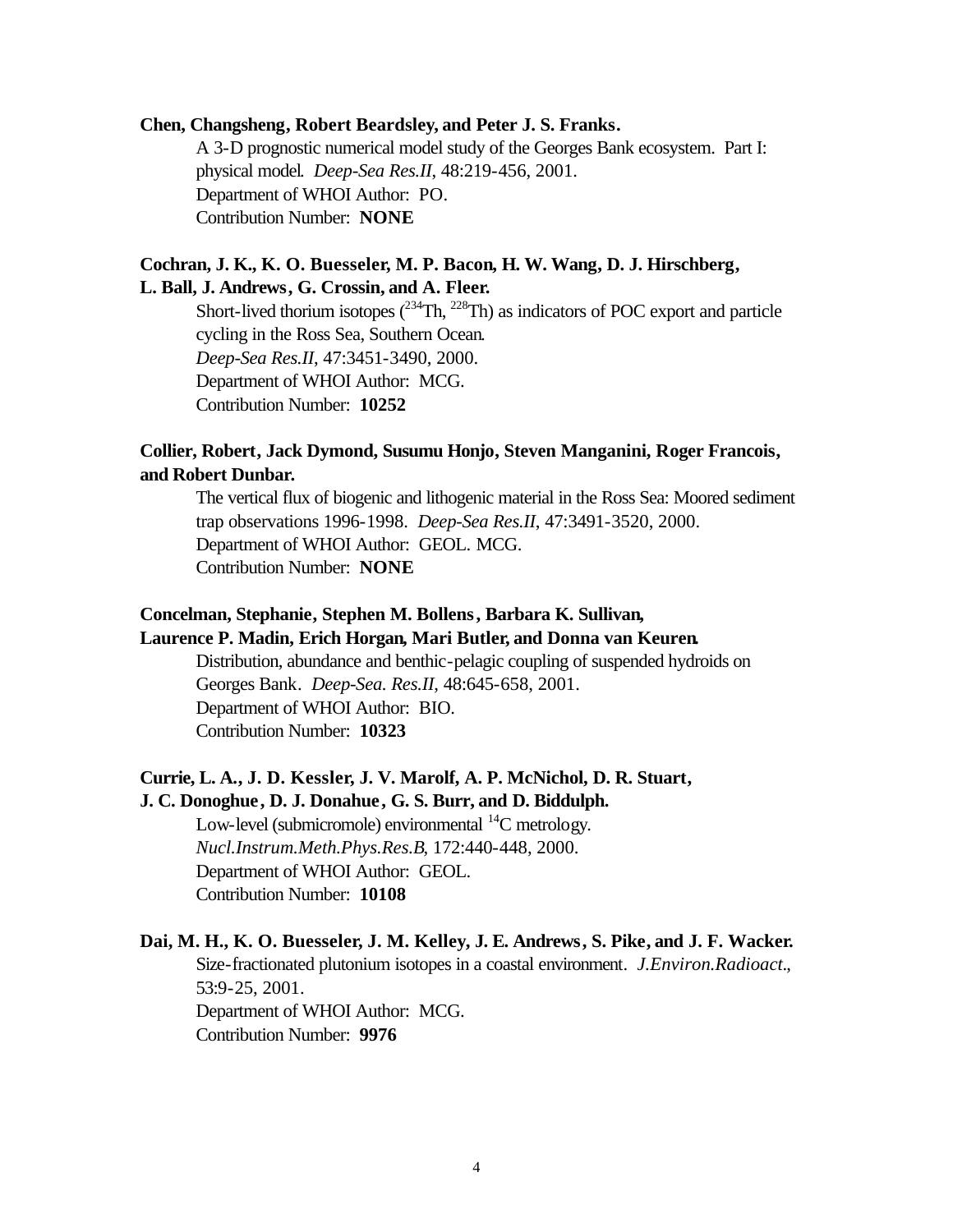# **Dick, Henry J. B., James H. Natland, Jeffrey C. Alt, Wolfgang Bach, Daniel Bideau, Jeffrey S. Gee, Sarah Haggas, Jan G. H. Hertogen, Greg Hirth, Paul Martin Holm, Benoit Ildefonse, Gerardo J. Iturrino, Barbara E. John, Deborah S. Kelley, Eiichi Kikawa, A. Kindon, P. J. LeRoux, J. Maeda, and P. S. Meyer, et al.**

A long in-situ section of the lower ocean crust: Results of ODP Leg 176 drilling at the Southwest Indian Ridge. *Earth Planet.Sci.Lett.*, 179:31-51, 2000. Department of WHOI Author: GEOL. Contribution Number: **NONE**

#### **Dusenberry, J. A., R. J. Olson, and S. W. Chisholm.**

Field observations of oceanic mixed layer dynamics and picophytoplankton photoacclimation. *J.Mar.Syst.*, 24:221-232, 2000. Department of WHOI Author: BIO. Contribution Number: **NONE**

### **Epstein, Ari W. and Robert C. Beardsley.**

Flow induced aggregation of plankton at a front: A 2-D Eulerian model study. *Deep Sea Res.II - GLOBEC Special Volume*, 48:395-418, 2001. Department of WHOI Author: PO. Contribution Number: **10099**

# **Evans, Rob L., L. K. Law, B. St. Louis, and S. Cheesman.**

Buried paleo-channels on the New Jersey continental margin: channel porosity structures from electromagnetic surveying. *Mar.Geol.*, 170:381-394, 2000. Department of WHOI Author: GEOL. Contribution Number: **NONE**

#### **Fries, J. Stephen, Cheryl Ann Butman, and Robert A. Wheatcroft.**

Ripple formation induced by biogenic mounds - reply. *Mar.Geol.*, 168:153-155, 2000. Department of WHOI Author: AOPE. Contribution Number: **10170**

# **Gagnon, Alan R., Ann P. McNichol, Joanne C. Donoghue, Dana R. Stuart, Karl von Reden, J. M. Hayes, R. J. Schneider, K. L. Elder, M. Bellino, P. Long, R. Beaudette, and S. K. Handwork.**

The NOSAMS sample preparation laboratory in the next millenium: Progress after the WOCE Program. *Nuc.Instrum.&Methods B*, 172:409-415, 2000. Department of WHOI Author: GEOL. Contribution Number: **10109**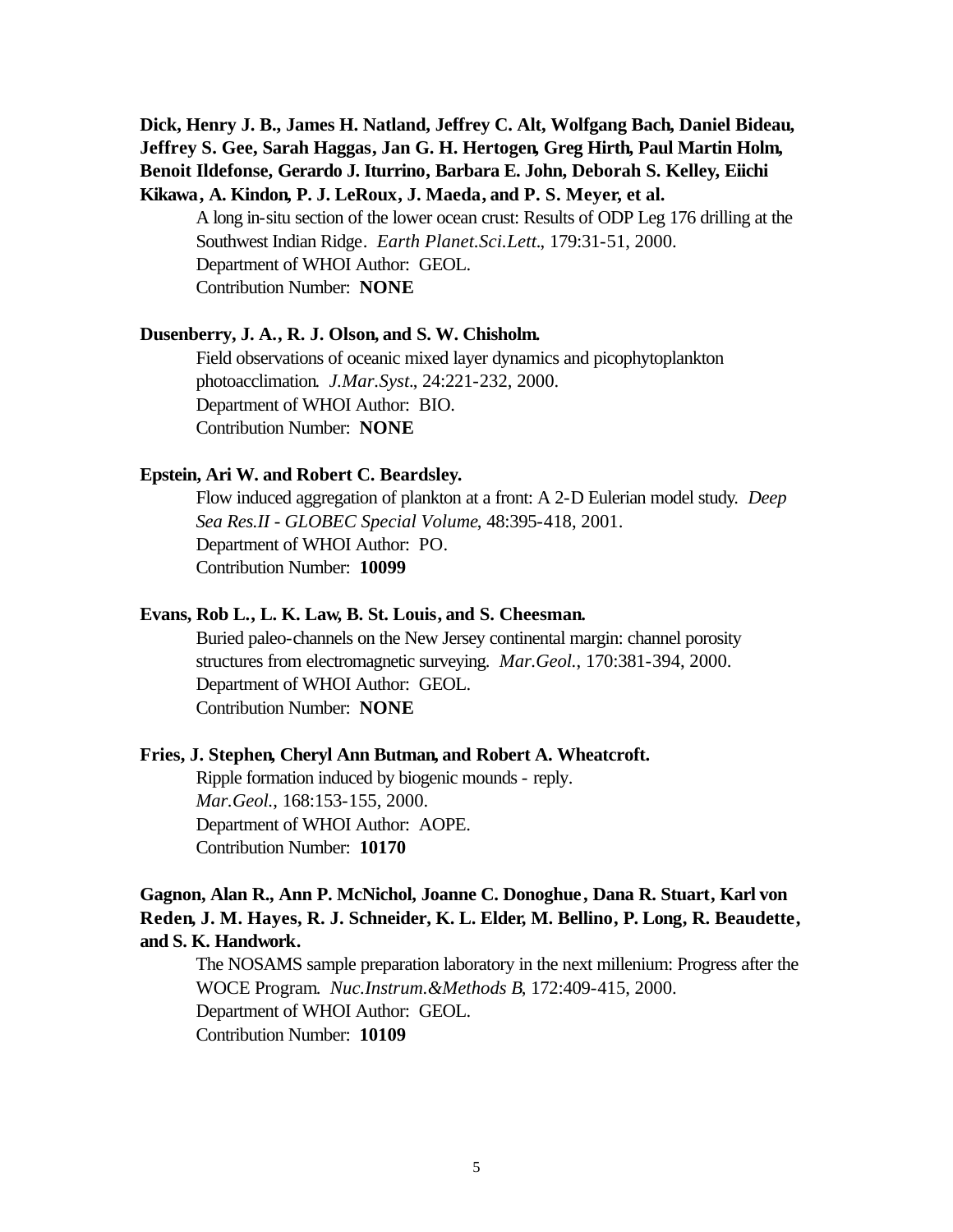### **Ganachaud, Alexandre, Carl Wunsch, Jochem Marotzke, and John Toole.**

Meridional overturning and large-scale circulation of the Indian Ocean. *J.Geophys.Res.*, 105(C11):26117-26134, 2000. Department of WHOI Author: PO. Contribution Number: **NONE**

# **Godard, C. A. J., M. J. Leaver, M. R. Said, R. L. Dickerson, S. George, and J. J. Stegeman.**

Identification of cytochrome P450 1 B-like sequences in two teleost fish species (scup, *Stenotomus chrysops* and plaice, *Pleuronectes platessa*) and in a cetacean (striped dolphin, *Stenella coeruleoalba*). *Mar.Environ.Res.*, 50:7-10, 2000. Department of WHOI Author: BIO. Contribution Number: **NONE**

#### **Goni, Miguel A., Mark B. Yunker, Robie W. Macdonald, and Timothy I. Eglinton.**

Distribution and sources of organic biomarkers in arctic sediments from the Mackenzie River and Beaufort Shelf. *Mar.Chem.*, 71:23-51, 2000. Department of WHOI Author: MCG. Contribution Number: **10203**

# **Gregg, Tracy K. P., Daniel J. Fornari, Michael R. Perfit, W. Ian Ridley, and Mark D. Kurz.**

Using submarine lava pillars to record mid-ocean ridge eruption dynamics. *Earth Planet.Sci.Lett.*, 178:195-214, 2000. Department of WHOI Author: GEOL. MCG. Contribution Number: **9977**

### **Haidar, Ali T., Hans R. Thierstein, and Werner G. Deuser.**

Calcareous phytoplankton standing stocks, fluxes and accumulation in Holocene sediments off Bermuda (N. Atlantic). *Deep-Sea Res.II*, 47:1907-1938, 2000. Department of WHOI Author: MCG. Contribution Number: **9759**

#### **Hassler, Deborah R., Bernhard Peucker-Ehrenbrink, and Greg E. Ravizza.**

Rapid determination of os isotopic composition by sparging  $OsO<sub>4</sub>$  into a magneticsector ICP-MS. *Chem.Geol.*, 166:1-14, 2000. Department of WHOI Author: MCG. GEOL. Contribution Number: **9952**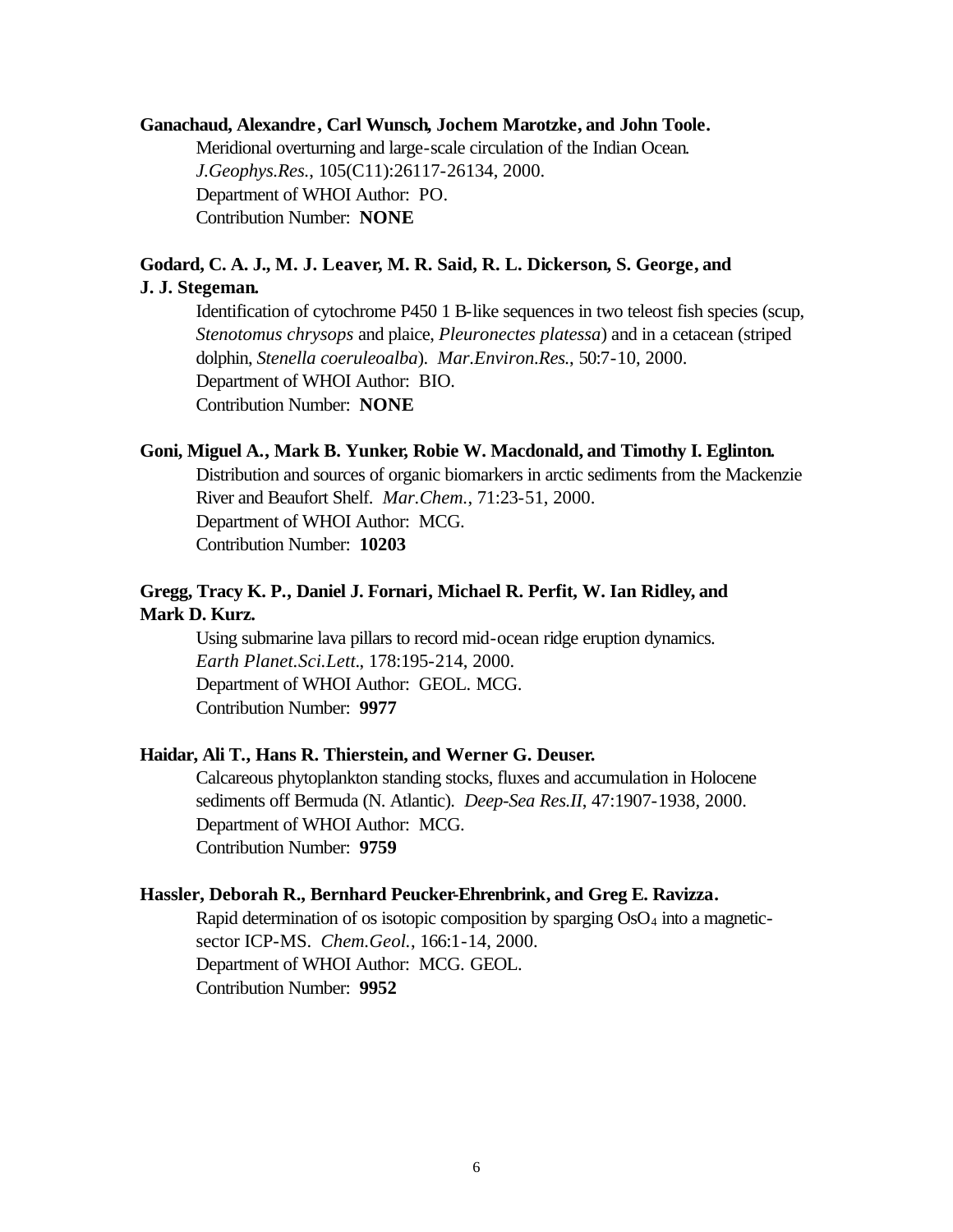#### **Hestermann, Eli V., John J. Stegeman, and Mark E. Hahn.**

Relative contributions of affinity and intrinsic efficacy to aryl hydrocarbon receptor ligand potency. *Toxicol.Appl.Pharmacol.*, 168(2):160-172, 2000. Department of WHOI Author: BIO. Contribution Number: **10113**

### **Hill, Paul S., Timothy G. Milligan, and W. Rockwell Geyer.**

Controls on effective settling velocity of suspended sediment in the Eel River flood plume. *Cont.Shelf Res.*, 20:2095-2111, 2000. Department of WHOI Author: AOPE. Contribution Number: **NONE**

# **Hinrichs, Kai-Uwe, Roger E. Summons, Victoria Orphan, Sean P. Sylva, and John M. Hayes.**

Molecular and isotopic analysis of anaerobic methane-oxidizing communities in marine sediments. *Org.Geochem.*, 31:1685-1701, 2000. Department of WHOI Author: GEOL. Contribution Number: **10256**

# **Honjo, Susumu, Roger Francois, Steven Manganini, Jack Dymond, and Robert Collier.**

Export fluxes to the interior of the Southern Ocean in the Western Pacific sector along 170ºW. *Deep-Sea Res.II*, 47:3521-3548, 2000. Department of WHOI Author: GEOL. Contribution Number: **10025**

# **Huang, Yongsong, Lydie Dupont, Michael Sarthein, John M. Hayes, and Geoffrey Eglinton.**

Mapping of  $C_4$  plant input from North West Africa into North East Atlantic sediments. *Geochim.Cosmochim.Acta*, 64(20):3505-3513, 2000. Department of WHOI Author: GEOL. Contribution Number: **NONE**

#### **Jin, Di and Hauke L. Kite-Powell.**

Optimal fleet utilization and replacement. *Transp.Res.Part E*, 36:3-20, 2000. Department of WHOI Author: MPC. Contribution Number: **9960**

### **Kaplan, Ilene M. and Hauke L. Kite-Powell.**

Safety at sea and fisheries management: Fishermen's attitudes and the need for comanagement. *Mar.Pol.*, 24:493-497, 2000. Department of WHOI Author: MPC. Contribution Number: **10287**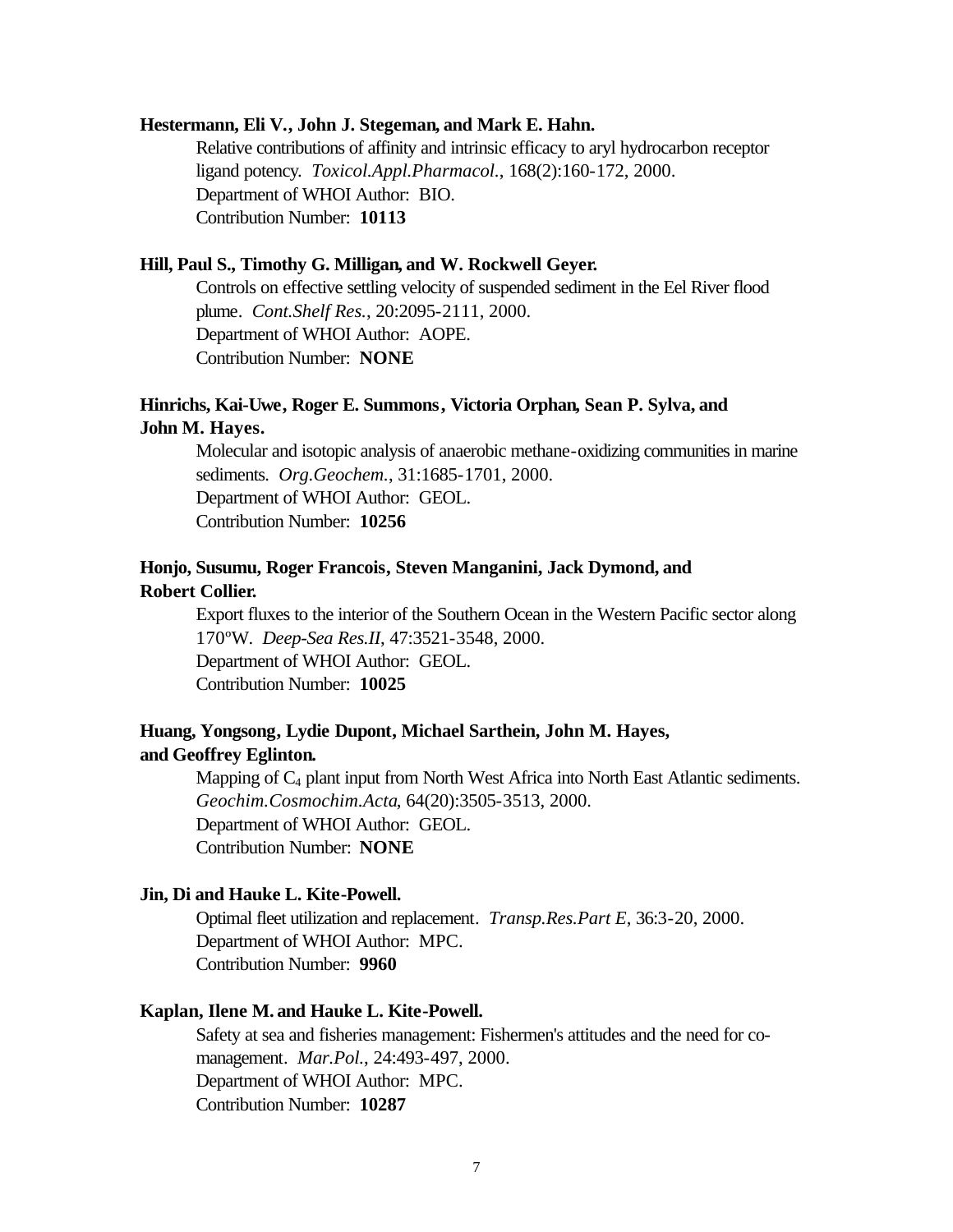#### **Karchner, S. I., S. W. Kennedy, S. Trudeau, and M. E. Hahn.**

Towards a molecular understanding of species differences in dioxin sensitivity: Initial characterization of Ah receptor cDNAs in birds and an amphibian. *Mar.Environ.Res.*, 50:51-56, 2000. Department of WHOI Author: BIO. Contribution Number: **9939**

### **Korenaga, Jun and Peter B. Kelemen.**

Major element heterogeneity in the mantle source of the North Atlantic igneous province. *Earth Planet.Sci.Lett.*, 184:251-268, 2000. Department of WHOI Author: GEOL. Contribution Number: **NONE**

**Kortzinger, Arne, Ludger Mintrop, Douglas W. R. Wallace, Kenneth M. Johnson, Craig Neill, Bronte Tilbrook, Philip Towler, Hisayuke Y. Inoue, Masao Ishii, Gary Shaffer, Rodrigo F. Torres Saavedra, Eiji Ohtaki, Eiji Yamashita, Alain Poisson, Christian Brunet, Bernard Schauer, Catherine Goyet, and Greg Eischeid.**

The international at-sea intercomparison of  $fCO_2$  systems during the R/V Meteor cruise 36/1 in the North Atlantic Ocean. *Mar.Chem.*, 72:171-192, 2000. Department of WHOI Author: MCG. Contribution Number: **NONE**

### **Lerperger, Michael, A. P. McNichol, J. Peden, A. R. Gagnon, K. L. Elder, W. Kutschera, W. Rom, and P. Steier.**

Oceanic uptake of  $CO<sub>2</sub>$  re-estimated through ä13C in WOCE samples. *Nuc.Instrum.&Methods*, 172:501-512, 2000. Department of WHOI Author: GEOL. Contribution Number: **10283**

#### **Lewis, Craig V. W., Changsheng Chen, and Cabell S. Davis.**

Effect of winter wind variability on plankton transport over Georges Bank. *Deep-Sea Res.II*, 48:137-158, 2001. Department of WHOI Author: BIO. Contribution Number: **NONE**

#### **Lonsdale, D. J., David A. Caron, Mark R. Dennett, and Rebecca Shaffner.**

Predation of *Oithona* spp. on protozooplankton in the Ross Sea, Antarctica. *Deep-Sea Res.II*, 47:3273-3283, 2000. Department of WHOI Author: BIO. Contribution Number: **10258**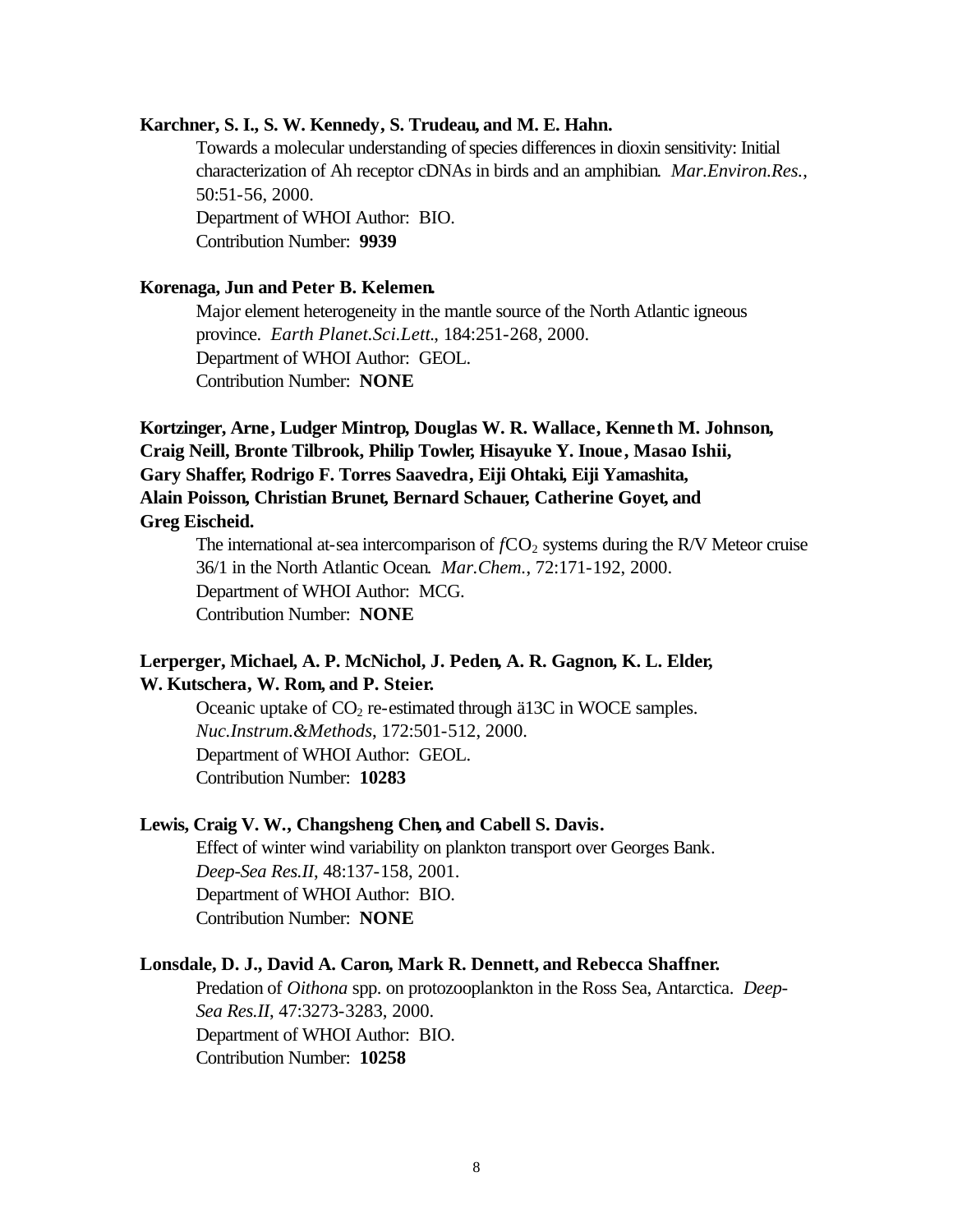# **Magde, Laura S., Andrew H. Barclay, Douglas R. Toomey, Robert S. Detrick, and John A. Collins.**

Crustal magma plumbing within a segment of the Mid-Atlantic Ridge, 35ºN. *Earth Planet.Sci.Lett.*, 175:55-67, 2000. Department of WHOI Author: GEOL. Contribution Number: **NONE**

# **Martin, Candace E., Berhard Peucker-Ehrenbrink, Gregg J. Brunskill, and Ron Szymczak.**

Sources and sinks of unradiogenic osmium runoff from Papua New Guinea. *Earth Planet.Sci.Lett.*, 183:261-274, 2000. Department of WHOI Author: MCG. Contribution Number: **10268**

# **Mauritzen, C., Y. Morel, and J. Paillet.**

On the influence of Mediterranean water on the central waters of the North Atlantic Ocean. *Deep-Sea Res.I*, 48:347-381, 2001. Department of WHOI Author: PO. Contribution Number: **10190**

#### **McGillicuddy, D. J., D. R. Lynch, P. Wiebe, J. Runge, E. G. Durbin,**

### **W. C. Gentleman, and C. S. Davis.**

Evaluating the synopticity of the U. S. GLOBEC Georges Bank broad-scale sampling pattern with observational system simulation experiments. *Deep-Sea Res.II*, 48:483-499, 2001. Department of WHOI Author: AOPE. Contribution Number: **10018**

# **McNichol, A. P., R. J. Schneider, K. F. von Reden, A. R. Gagnon, K. A. Elder, NOSAMS, R. M. Key, and P. D. Quay.**

Ten years after - the WOCE AMS radiocarbon program. *Nucl.Instrum.Meth.Phys.Res.B*, 172:479-484, 2000. Department of WHOI Author: GEOL. Contribution Number: **10100**

### **Metaxas, A. and C. M. Young.**

Behaviour of echinoid larvae around sharp haloclines: Effects of the salinity gradient and dietary conditioning. *Mar.Biol.*, 131:443-459, 1998. Department of WHOI Author: BIO. Contribution Number: **NONE**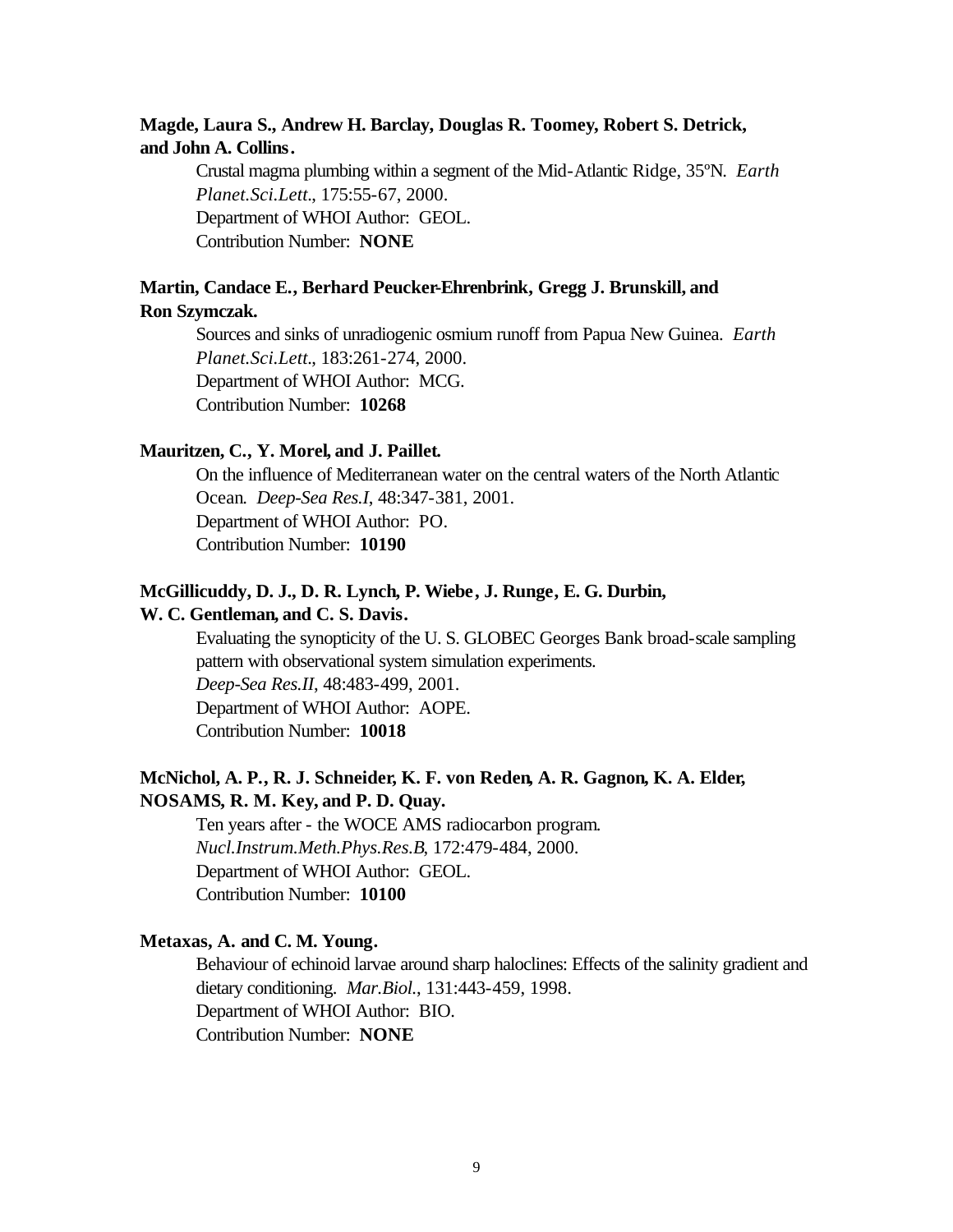#### **Metaxas, A. and C. M. Young.**

Responses of echinoid larvae to food patches of different algal densities. *Mar.Biol.*, 130:433-445, 1998. Department of WHOI Author: BIO. Contribution Number: **NONE**

# **Mitchell, Neil C., Maurice a. Tivey, and Pascal Gente.**

Seafloor slopes at mid-ocean ridges from submersible observations and implications for interpreting geology from seafloor topography. *Earth Planet.Sci.Lett.*, 183:543-555, 2000. Department of WHOI Author: GEOL. Contribution Number: **NONE**

### **Moreira, Manuel and Philippe Sarda.**

Noble gas constraints on degassing processes. *Earth Planet.Sci.Lett.*, 176:375-386, 2000. Department of WHOI Author: MCG. Contribution Number: **NONE**

# **Mullineaux, Lauren S., Charles R. Fisher, Charles H. Peterson, and Stephen W. Schaeffer.**

Tubeworm succession at hydrothermal vents: Use of biogenic cues to reduce habitat selection error? *Oecologia*, 123:275-284, 2000. Department of WHOI Author: BIO. Contribution Number: **9934**

# **Naimie, Christopher, Richard Limeburner, Charles G. Hannah, and Robert C. Beardsley.**

On the geographic and seasonal patterns of the near-susrface circulation on Georges Bank - from real and simulated drifters. *Deep-Sea Res.II*, 48:501-518, 2001. Department of WHOI Author: PO. Contribution Number: **NONE**

### **Neubert, Michael G., Mark Kot, and Mark Lewis.**

Invasion speeds in fluctuating environments. *Proc.Royal Soc. (London) B*, 267:1603-1610, 2000. Department of WHOI Author: BIO. Contribution Number: **10174**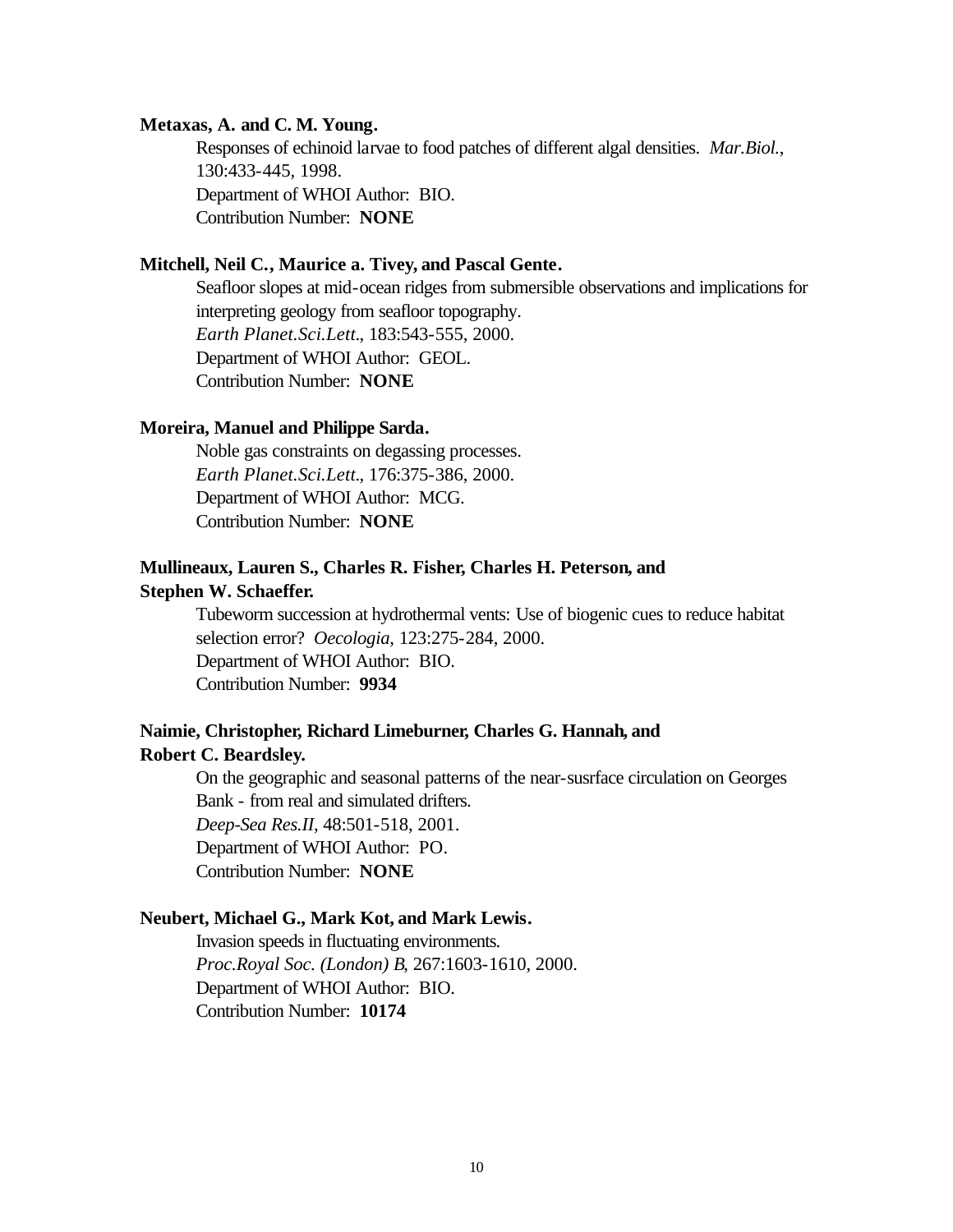### **Oboh-Ikuenobe, Francisca, Oscar Yepes, and the ODP Leg 159 Scientific Party.**

Palynofacies analysis of sediments from the Cote d'Ivoire-Ghana transform margin: Preliminary correlation with some regional events in the Equatorial Atlantic. *Palaeogeogr.Paleoclimatol.Paleoecol.*, 129:291-314, 1997. Department of WHOI Author: GEOL. Contribution Number: **NONE**

#### **Olson, R. J., H. M. Sosik, A. M. Chekalyuk, and A. Shalapyonok.**

Effects of iron enrichment on phytoplankton in the Southern Ocean during late summer: Active fluorescence and flow cytometric analyses. *Deep-Sea Res.II*, 47:3181-3200, . Department of WHOI Author: BIO. Contribution Number: **NONE**

#### **Panter, Kurst S., Stanley R. Hart, Philip Kyle, Jerzy Blusztanjn, and Thom Wilch.**

Geochemistry of Late Cenozoic basalts from the Crary Mountains: Characterization of mantle sources in Marie Byrd Land, Antarctica. *Chem.Geol.*, 165:215-241, 2000. Department of WHOI Author: GEOL. Contribution Number: **NONE**

### **Pearson, A. and T. I. Eglinton.**

The origin of n-Alkanes in Santa Monica Basin surface sediment: A model based on compound-specific  $\ddot{A}^{14}C$  and  $\ddot{a}^{13}C$  data. *Org.Geochem.*, 31:1103-1116, 2000. Department of WHOI Author: MCG. Contribution Number: **10245**

# **Petch, S. T., R. A. Berner, and T. I. Eglinton.**

A field study of the chemical weathering of ancient sedimentary organic matter. *Org.Geochem.*, 31:475-487, 2000. Department of WHOI Author: MCG. Contribution Number: **9933**

#### **Peucker-Ehrinbrink, Bernhard, and Greg Ravizza.**

The effects of sampling artifacts on cosmic dust flux estimates: A reevaluation of nonvolatile tracers (Os, Ir). *Geochim.Cosmochim.Acta*, 64(11):1965-1970, 2000. Department of WHOI Author: MCG. GEOL. Contribution Number: **10085**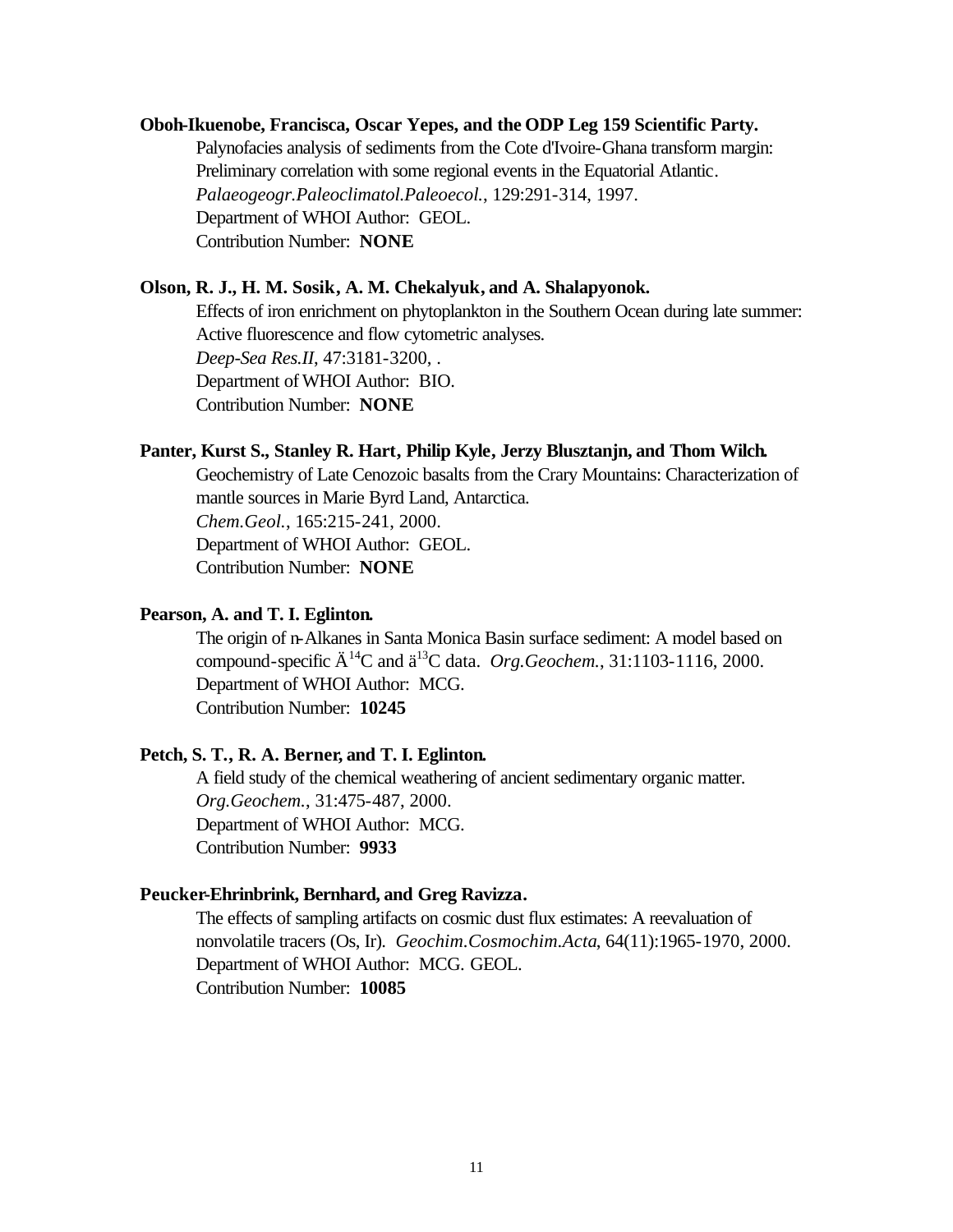#### **Pickart, Robert S.**

Bottom boundary layer structure and detachment in the shelfbreak jet of the Middle Atlantic Bight. *J.Phys.Oceanogr.*, 30(11):2668-2686, 2000. Department of WHOI Author: PO. Contribution Number: **9965**

# **Powell, W. H. and M. E. Hahn.**

The evolution of aryl hydrocarbon signaling proteins: Diversity of ARNT isoforms among fish species. *Mar.Environ.Res.*, 50:39-44, 2000. Department of WHOI Author: BIO. Contribution Number: **9938**

### **Pratt, L. J., K. R. Helfrich, and E. P. Chassignet.**

Hydraulic adjustment to an obstacle in a rotating channel. *J.Fluid Mech.*, 404:117-149, 2000. Department of WHOI Author: PO. Contribution Number: **10034**

# **Reddy, Christopher M., Timothy I. Eglinton, Radosav Palic, Bryan C. Benitez-Nelson, Gordana Stojanovic, Ivan Palic, Sinisa Djordjevic, and Geoffrey Eglinton.**

Even carbon number predominance of plant wax *n*-Alkanes: A correction. *Org.Chem.*, 31:331-336, 2000. Department of WHOI Author: BIO. Contribution Number: **10155**

#### **Renner, Jorg, Brian Evans, and Greg Hirth.**

On the rheologically critical melt fraction. *Earth Planet.Sci.Lett.*, 181:585-594, 2000. Department of WHOI Author: GEOL. Contribution Number: **NONE**

### **Sabine, C. L., R. Wanninkhof, R. M. Key, C. Goyet, and F. J. Millero.**

Seasonal  $CO<sub>2</sub>$  fluxes in the tropical and subtropical Indian Ocean. *Mar.Chem.*, 72:33-53, 2000. Department of WHOI Author: MCG. Contribution Number:

### **Sachs, Julian P. and Daniel J. Repeta.**

The purification of chlorins from marine particles and sediments for nitrogen and carbon isotopic analysis. *Org.Geochem.*, 31:317-329, 2000. Department of WHOI Author: MCG. Contribution Number: **NONE**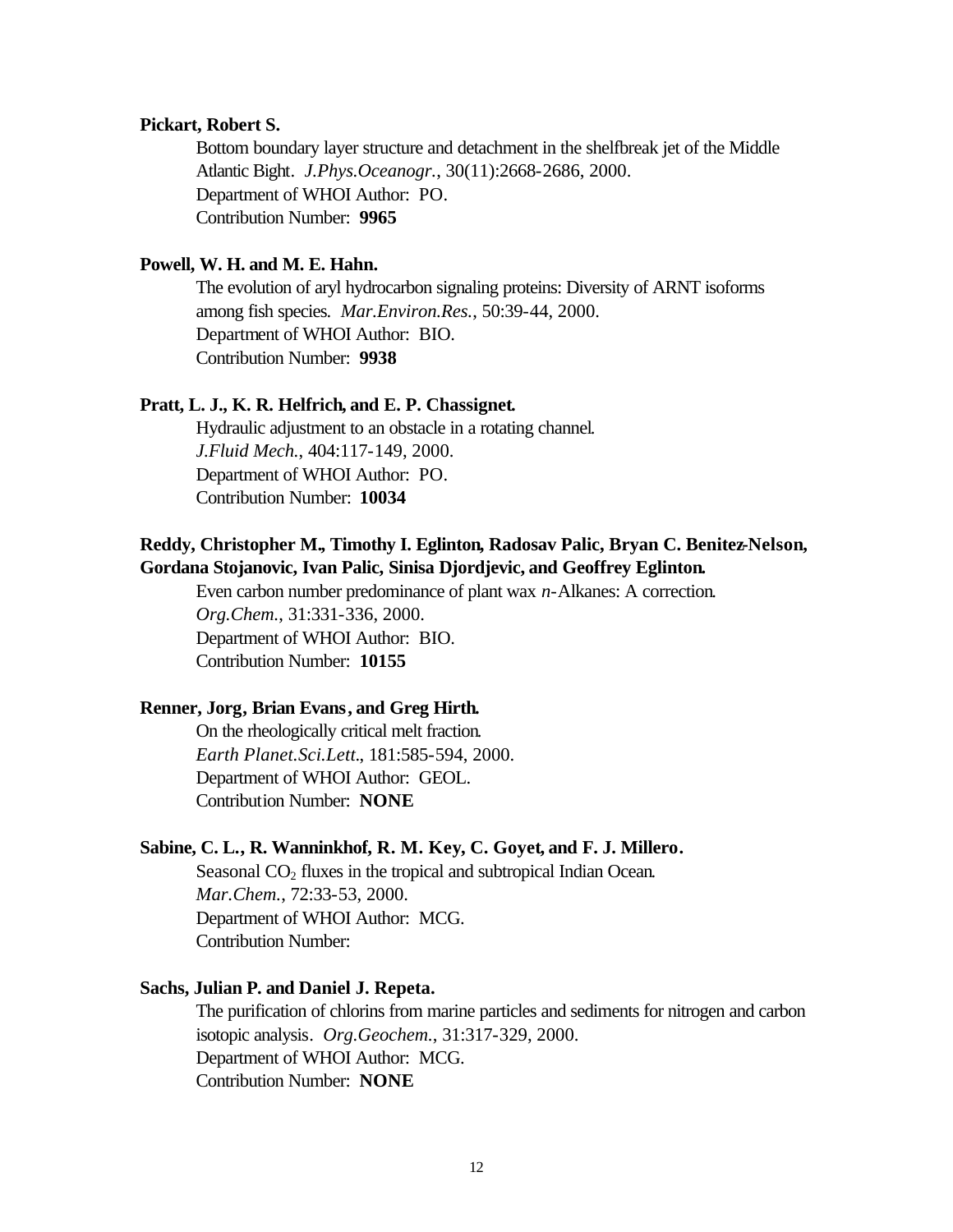# **Schlezinger, Jennifer J., Jennifer Keller, Loria A. Verbrugge, and John J. Stegeman.**

3,3',4,4'-Tetrachlorobiphenyl oxidation in fish, bird and reptile species: Relationship to cytochrome P450 1A inactivation and reactive oxygen production. *Comp.Biochem.Physiol., Pt.C*, 125:273-286, 2000. Department of WHOI Author: BIO. Contribution Number: **9954**

### **Schlezinger, Jennifer J. and John J. Stegeman.**

Induction cytochrome P450 1A in the American eel by model halogenated and nonhalogenated aryl hydrocarbon receptor agonists. *Aquat.Toxicol.*, 50:375-386, 2000. Department of WHOI Author: BIO. Contribution Number: **9981**

# **Schlezinger, Jennnifer J., Courteny E. Blickarz, Koren K. Mann, Stefan Doerre , and John J. Stegeman.**

Identification of NF-kappa B in the marine fish *Stenotomus chrysops* and examination of its activation of aryl hydrocarbon receptor agonists. *Chem.Biol.Interact.*, 126:137- 157, 2000.

Department of WHOI Author: BIO. Contribution Number: **10126**

# **Schlosser, P., R. Bayer, G. Bonisch, L. W. Cooper, B. Ekwurzel, W. J. Jenkins, S. Khatiwala, S. Pfirman, and W. M. Smethie.**

Pathways and mean residence times of dissolved pollutants in the ocean derived from transient tracers and stable isotopes. *Sci.Total Environ.*, 237/238:15-30, 1999.

Department of WHOI Author: MCG.

Contribution Number: **NONE**

# **Schneider, R. J., K. F. von Reden, J. M. Hayes, J. S. C. Wills, W. G. E. Kern, and S.-W. Kim.**

Tests of positive ion beams from a microwave ion source for AMS. *Nuc.Instrum.&Methods B*, 172:252-256, 2000. Department of WHOI Author: GEOL. Contribution Number: **NONE**

### **Sholkovitz, Edward and Ronald Szymczak.**

The estuarine chemistry of rare earth elements: Comparison of the Amazon, Fly, Sepik, and the Gulf of Papua systems. *Earth Planet.Sci.Lett.*, 179:299-309, 2000. Department of WHOI Author: MCG. Contribution Number: **10078**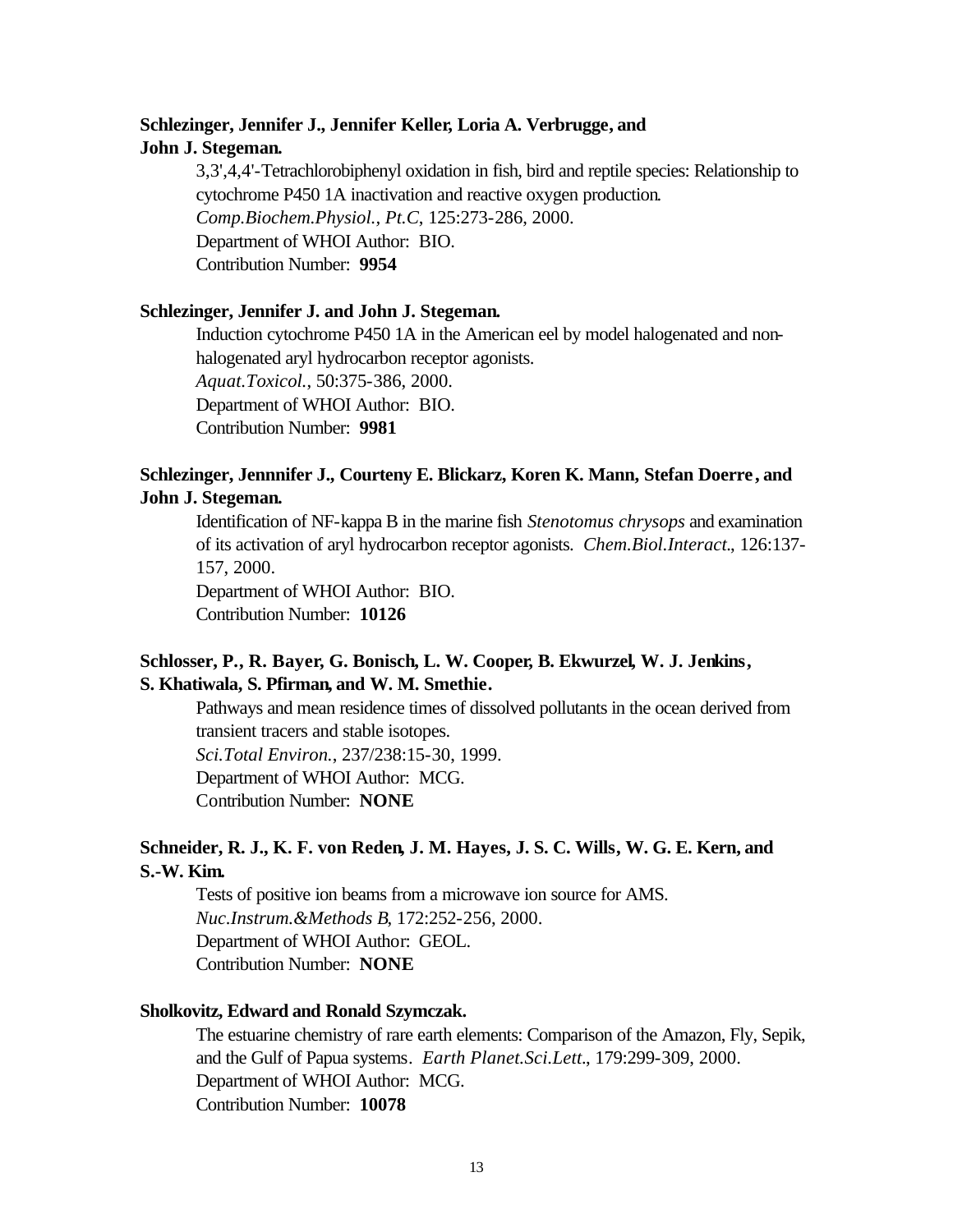#### **Spall, Michael A., Robert A. Weller, and Peter W. Furey.**

Modelling the three-dimensional upper ocean heat budget and subduction rate during the Subduction Experiment. *J.Geophys.Res.*, 105(C11):26151-26166, 2000. Department of WHOI Author: PO. Contribution Number: **10172**

# **Steinberg, Deborah K., Craig A. Carlson, Nicholas R. Bates, Sarah A. Goldthwait, Laurence P. Madin, and Anthony F. Michaels.**

Zooplankton vertical migration and the active transport of dissolved organic and inorganic carbon in the Sargasso Sea. *Deep-Sea Res.I*, 47:137-158, 2000. Department of WHOI Author: BIO. Contribution Number: **NONE**

#### **Taylor, M. H., W. P. Dillon, and I. A. Pecher.**

Trapping and migration of methane associated with the gas hydrate stability zone at the Blake Ridge Diapir: New insights from seismic data. *Mar.Geol.*, 164:79-89, 2000. Department of WHOI Author: Contribution Number: **NONE**

# **Traykovski, P., W. R. Geyer, J. D. Irish, and J. F. Lynch.**

The role of wave-induced density-driven fluid mud flows for cross-shelf transport on the Eel River continental shelf. *Cont.Shelf Res.*, 20:2113-2140, 2000. Department of WHOI Author: AOPE. Contribution Number: **10182**

### **Trust, Kimberly A., Daniel Esler, Bruce R. Woodin, and John J. Stegeman.**

Cytochrome P450 1A induction in sea ducks inhabiting nearshore areas of Prince William Sound, Alaska. *Mar.Poll.Bull.*, 40(5):397-403, 2000. Department of WHOI Author: BIO. Contribution Number: **NONE**

#### **Veeh, H. H., D. C. McCorkle, and D. T. Heggie.**

Glacial/interglacial variations of sedimentation on the West Australian continental margin: Constraints from excess <sup>230</sup>Th. *Mar.Geol.*, 166:11-30, 2000. Department of WHOI Author: GEOL. Contribution Number: **NONE**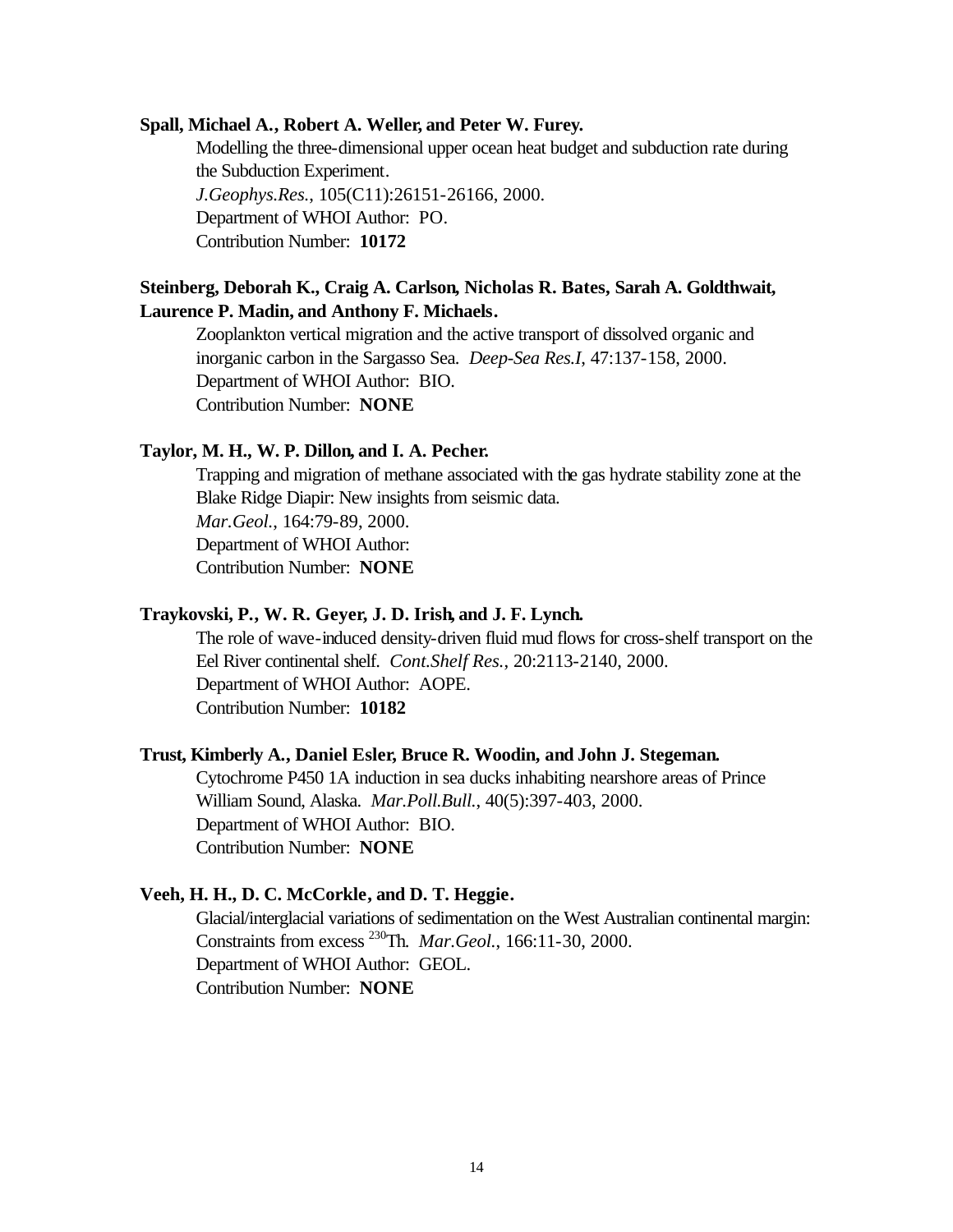#### **von Herbing, I. Hunt, and S.M. Gallager.**

Foraging behavior in early Atlantic cod larvae (*Gadus morhua*) feeding on a protozoan *(Balanion* sp.) and a copepod nauplius (*Pseudodiaptomus* sp.). *Mar.Biol.*, 136:591- 602, 2000. Department of WHOI Author: BIO.

Contribution Number: **10063**

### **von Reden, Karl F., Mary Bellino, Patricia Long, Robert J. Schneider,and Roger Loger.**

Installation of a 134-sample MC-SNICS ion source at NOSAMS and first results. *Nuc.Instrum.&Methods B*, 172:247-251, 2000. Department of WHOI Author: GEOL. Contribution Number: **NONE**

#### **Weidman, Christopher R. and Richard Millner.**

High-resolution stable isotope records from North Atlantic cod. *Fish.Res.*, 46:327-342, 2000. Department of WHOI Author: GEOL. Contribution Number: **NONE**

#### **Weisbrod, A. V., D. Shea, M. J. Moore , and J. J. Stegeman.**

Species, tissue and gender-related organochlorine bioaccumulation in white-sided dolphins, pilot whales and their common prey in the Northwest Atlantic. *Mar.Environ.Res.*, 51:29-50, 2001. Department of WHOI Author: BIO. Contribution Number: **NONE**

# **White, Renee D., Damian Shea, Jennifer J. Schlezinger, Mark E. Hahn, and John J. Stegeman.**

In vitro metabolism of polychlorinated biphenyl congeners by beluga whale (*Delhinapterus leucas*) and pilot whale (*Globicephala melas*) and relationship to cytochrome P450 expression. *Comp.Biochem.Physiol.C*, 126:267-284, 2000. Department of WHOI Author: BIO. Contribution Number: **10000**

#### **Wiebe, Peter H., Robert C. Beardsley, Ann Bucklin, and David G. Mountain.**

Coupled biological and physical studies of plankton populations in the Georges Bank region and related North Atlantic GLOBEC study sites. *Deep-Sea Res.II*, 48:1-2, 2001. Department of WHOI Author: BIO. and PO. Contribution Number: **10319**